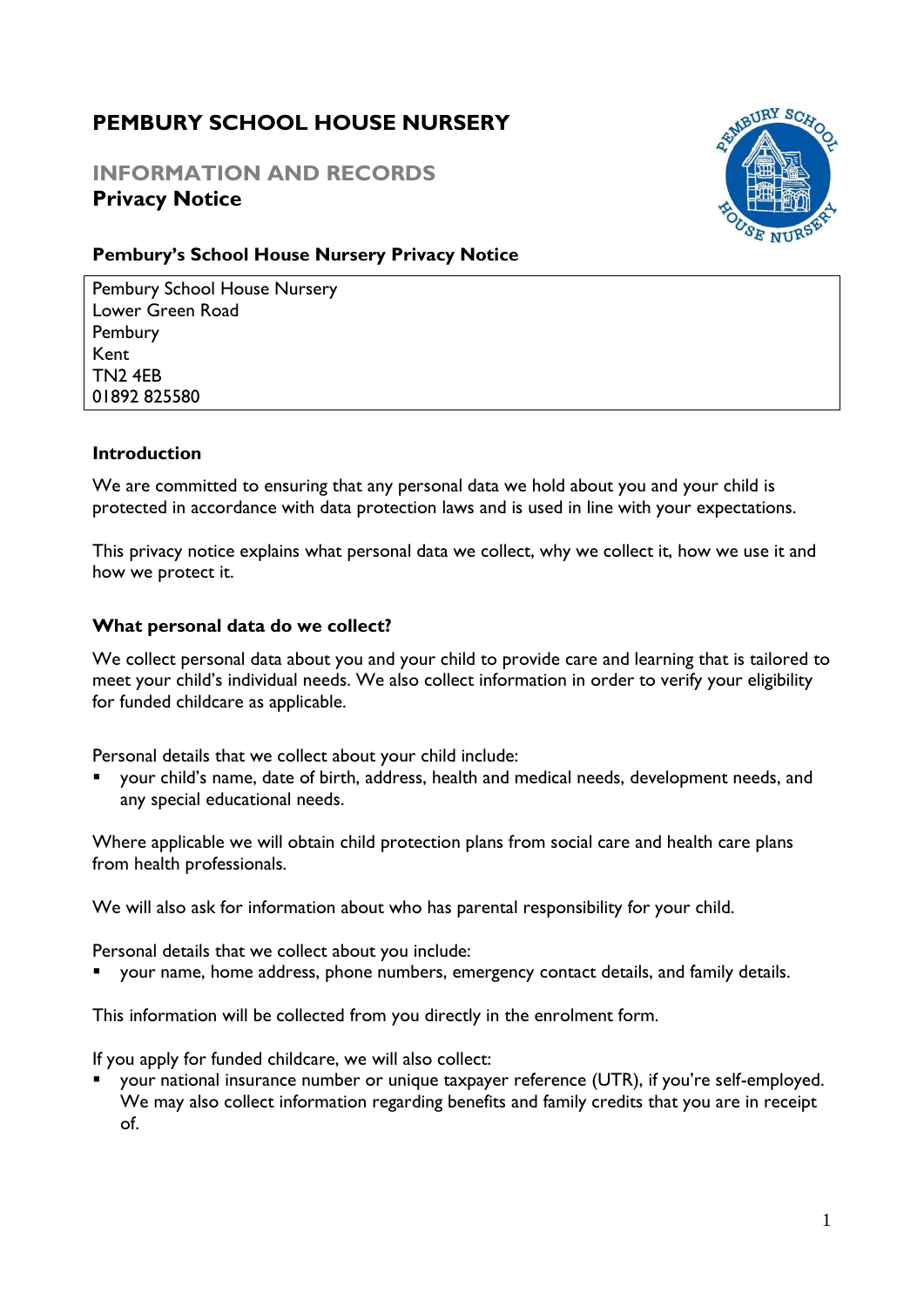# **Why we collect this information and the legal basis for handling your data**

We use personal data about you and your child in order to provide childcare services and fulfil the contractual arrangement you have entered into. This includes using your data to:

- contact you in case of an emergency
- to support your child's wellbeing and development
- to manage any special educational, health or medical needs of your child whilst at our setting
- to carry out regular assessment of your child's progress and to identify any areas of concern
- to maintain contact with you about your child's progress and respond to any questions you may have
- to process your claim for funded childcare (only where applicable)
- to keep you updated with information about our service

With your consent, we will also record your child's activities for their individual learning record. This may include photographs and videos. You will have the opportunity to withdraw your consent at any time, for images taken by confirming so in writing.

We have a legal obligation to process safeguarding related data about your child should we have concerns about their welfare. We also have a legal obligation to transfer records and certain information about your child to the school that your child will be attending (see *Transfer of Records* policy).

## **Who we share your data with**

In order for me to deliver childcare services we will also share your data as required with the following categories of recipients:

- Ofsted during an inspection or following a complaint about our service
- the Local Authority (where you claim funded childcare as applicable)
- the government's eligibility checker (as above)
- our insurance underwriter (if applicable)
- our setting software management provider (if applicable)
- the school that your child will be attending

We will also share your data if:

- We are legally required to do so, for example, by law, by a court or the Charity Commission;
- to enforce or apply the terms and conditions of your contract with us;
- to protect your child and other children; for example by sharing information with social care or the police;
- it is necessary to protect our/or others rights, property or safety

We will never share your data with any other organisation to use for their own purposes

#### **How do we protect your data?**

We protect unauthorised access to your personal data and prevent it from being lost, accidentally destroyed, misused, or disclosed by storing it in a secure and locked unit/cupboard.

# **How long do we retain your data?**

We retain your child's personal data for up to 3 years after your child no longer uses our setting. Medication records and accident records are kept for longer according to legal requirements. Your child's learning and development records are maintained by us and handed to you when your child leaves.